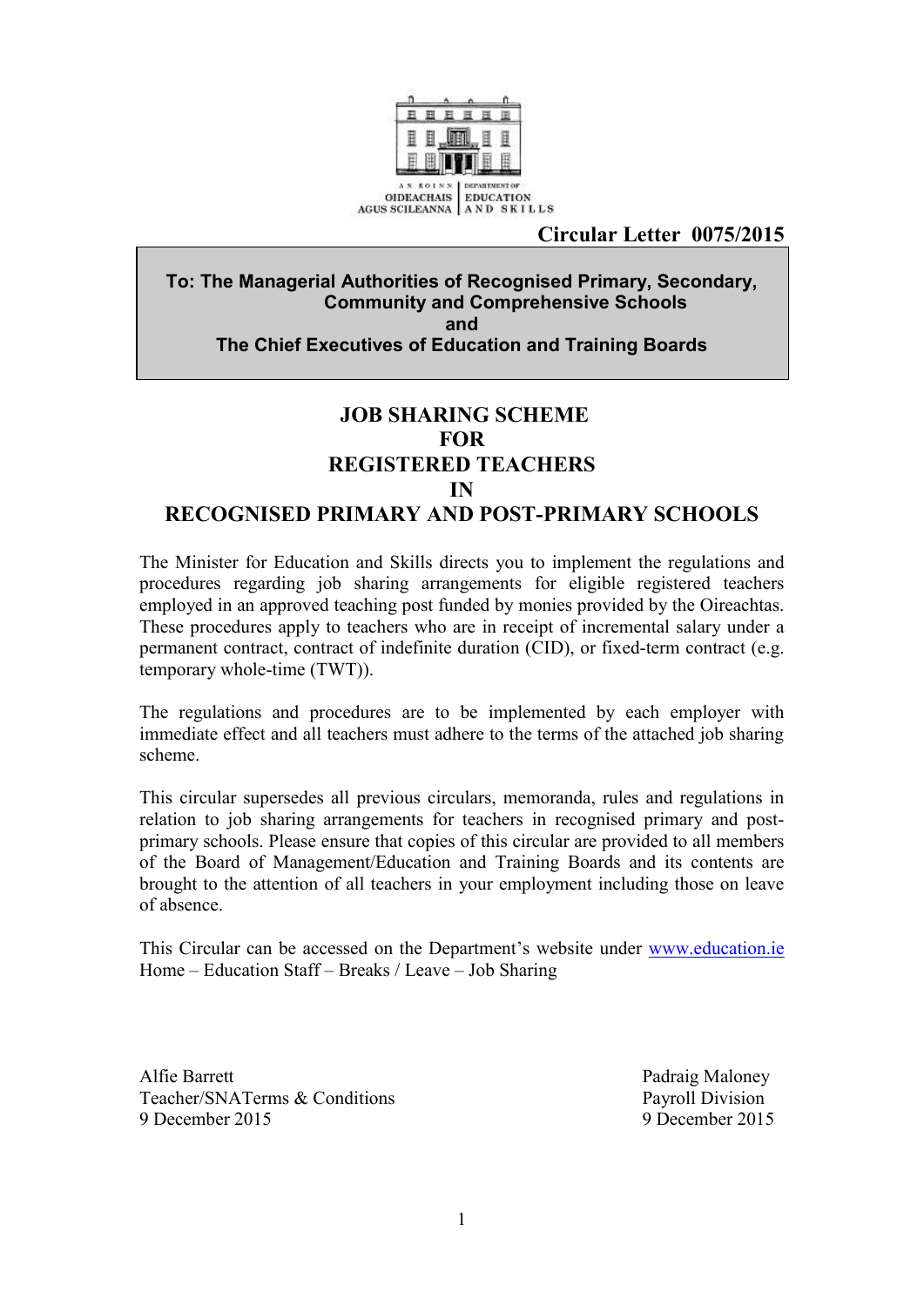# Contents

| 1.                 |  |
|--------------------|--|
| 2.                 |  |
| 3.                 |  |
| $\boldsymbol{4}$ . |  |
| 5.                 |  |
| 6.                 |  |
| 7.                 |  |
| 8.                 |  |
| 9.                 |  |
| 10.                |  |
| 11.                |  |
| 12.                |  |
| 13.                |  |
| 14.                |  |
| 15.                |  |
| 16.                |  |
| 17.                |  |
| 18.                |  |
| 19.                |  |
| 20.                |  |
| 21.                |  |
|                    |  |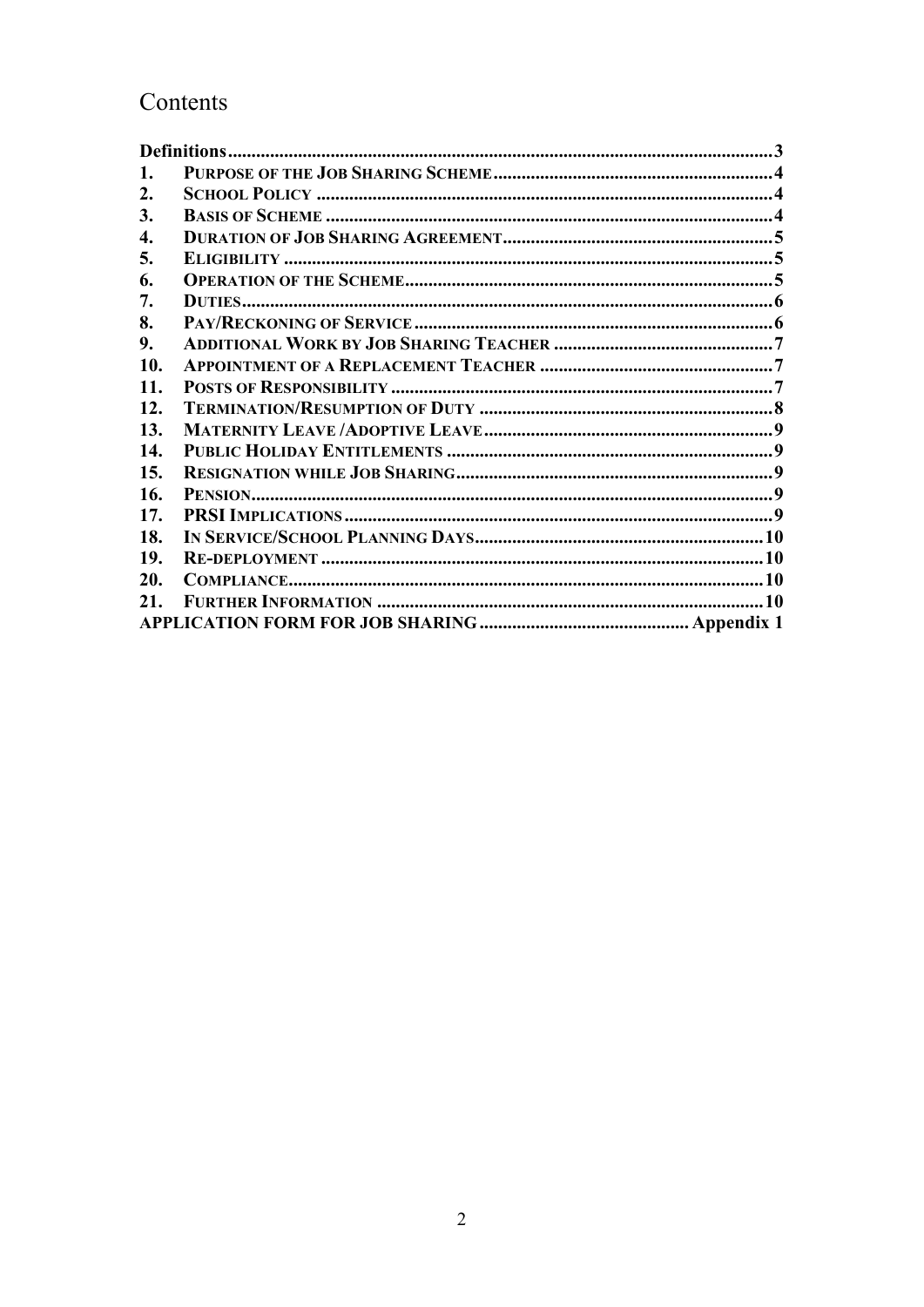## **Job Sharing Scheme for Teachers**

#### <span id="page-2-0"></span>**Definitions**

For the purposes of this scheme the following terms shall have the meanings assigned to them here unless the context indicates otherwise:

**Appropriately Qualified –** means the teacher has qualifications suitable to the post and is registered with the Teaching Council for the sector for which s/he is to be employed.

**Employer** – means an Education and Training Board (ETB) for vocational schools/community colleges and a Board of Management/Manager in the case of primary, voluntary secondary, community and comprehensive schools. The ETB or Board of Management/Manager may delegate as appropriate responsibility for matters set out in this circular.

**Host School** – means the school to which the teacher is temporarily assigned for the purpose and duration of the job sharing arrangement.

**Job Sharing Teacher** – means a teacher who is sharing a wholetime post on a 50:50 basis or a teacher who has applied to reduce their hours to 50% of a wholetime post.

**Leave Year – means the period**  $1<sup>st</sup>$  **September to**  $31<sup>st</sup>$  **August inclusive in each** year.

**On Line Claims System (OLCS)** – means the system for recording of absences and input of claims for the payment of substitute and non-regular part-time teachers currently operating in primary, voluntary secondary, community and comprehensive schools.

**Replacement Teacher -** an appropriately qualified teacher recruited for the balance of available hours on a specified purpose (fixed term) contract for the duration of a job sharing arrangement.

**School Year** – as defined by the Minister for Education and Skills from time to time – currently beginning on  $1<sup>st</sup>$  September and ending  $31<sup>st</sup>$  August.

**Teacher** – means a person registered with the Teaching Council.

**The Department** – means The Department of Education and Skills.

**Wholetime Teacher** - means a teacher who is contracted for

28 hours 20 minutes per week in a Primary School

22 hours teaching per week in a Post-Primary School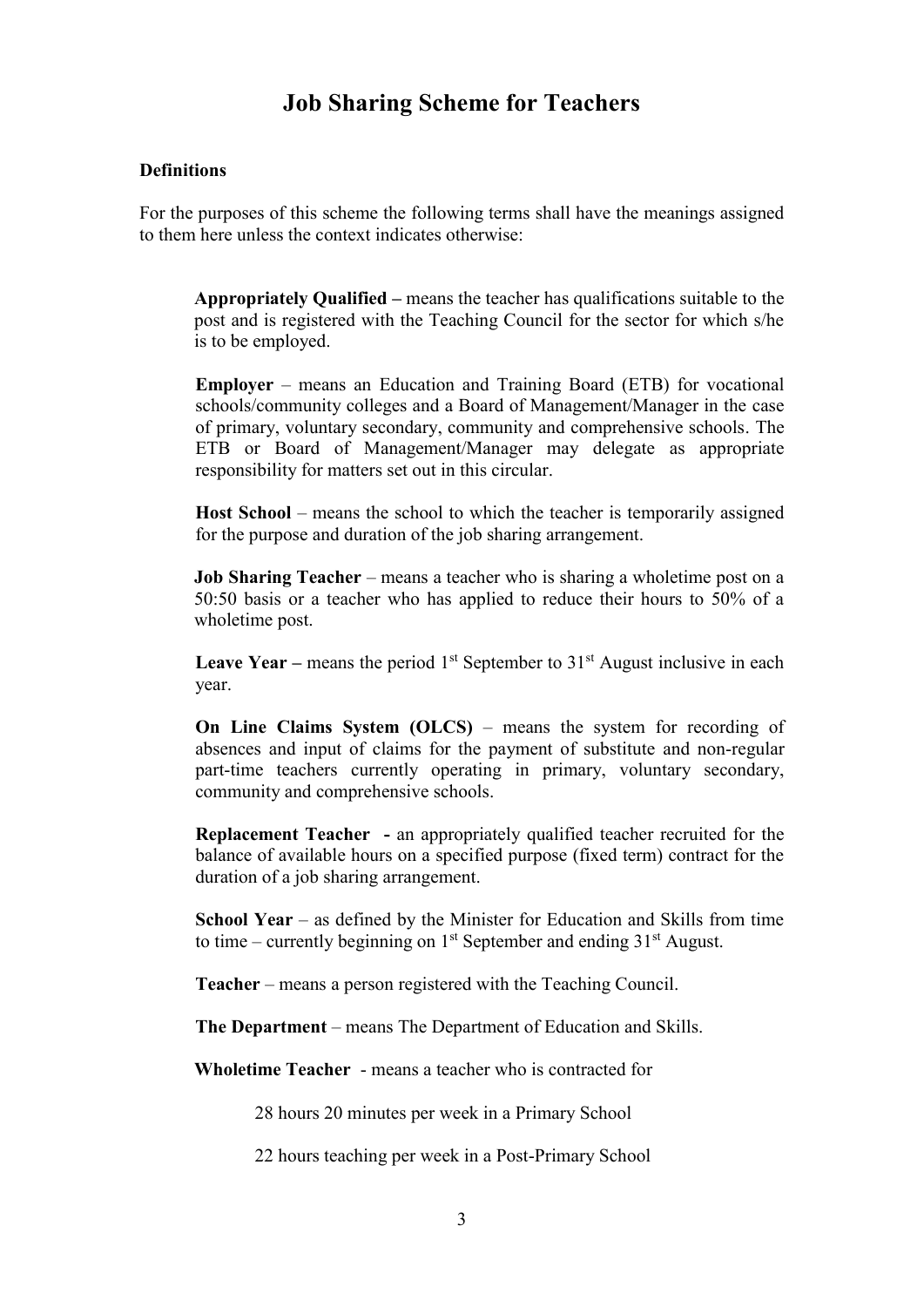### <span id="page-3-0"></span>**1. PURPOSE OF THE JOB SHARING SCHEME**

1.1 The purpose of the job sharing scheme is to assist teachers in combining work with personal responsibilities or choices.

### <span id="page-3-1"></span>**2. SCHOOL POLICY**

- 2.1 Each employer shall develop and maintain a policy statement specific to the needs of the school in relation to the approval of job sharing arrangements.
- 2.2 It is a matter for the employer to decide the time-sharing arrangement(s) which it is prepared to endorse e.g. week on /week off, split week. Post-Primary employers, for example, may require a job sharing teacher to be timetabled over 5 days per week. Subject to the exercise by the employer of its responsibility in this regard, timetable arrangements for job sharing teachers should be designed within the spirit of the scheme to facilitate the teacher, so far as is practicable.
- 2.3 In drawing up this policy, the welfare and educational needs of the pupils shall take precedence over all other considerations.
- 2.4 This policy shall have due regard to the capacity of the school to meet obligations to its pupils and may therefore apply a limit to the number of teaching staff that may avail of the scheme at any one time and also take into account the availability of an appropriately qualified replacement teacher.
- 2.5 In the case of Primary schools as soon as a Board of Management has decided to allow job sharing, parents should be informed that their child(ren) would be taught by job sharing teachers in the relevant school year. A Board is required to notify parents at the earliest possible opportunity by way of a special meeting called by the Principal/Board of Management. Teachers whose job sharing applications have been approved by a Board are required to attend such a meeting. The requirement for the special meeting should not be replaced by other means of communicating to parents the information regarding job sharing arrangements

### <span id="page-3-2"></span>**3. BASIS OF SCHEME**

- 3.1 A teacher may make an application to share a wholetime post on a 50:50 basis or may apply to reduce their hours to 50% of a wholetime teacher. This amounts to 14 hours 10 minutes per week in the case of a Primary teacher or 11 hours per week teaching in the case of a Post Primary teacher,
- 3.2 There are two options for a job sharing arrangement:
	- a) Sharing a wholetime post: Two wholetime teachers in the same school apply to job share or in the case of interschool job sharing (primary schools only) where two wholetime teachers in two different schools apply to job share.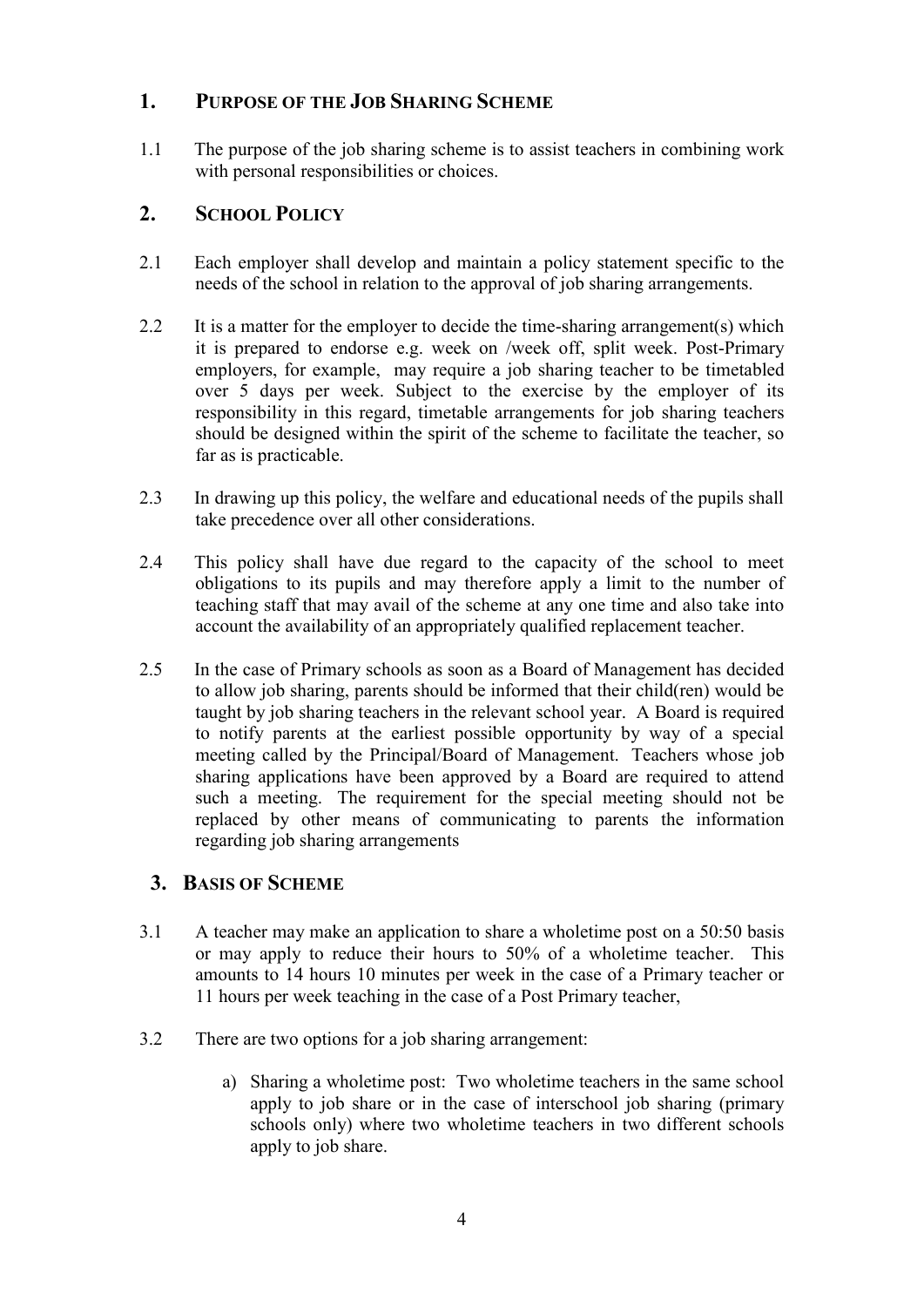b) A teacher applies to job share and the employer is willing to recruit a teacher for the balance of the available hours on a specified purpose (fixed term) contract which will terminate at the end of the school year.

### <span id="page-4-0"></span>**4 DURATION OF JOB SHARING AGREEMENT**

- 4.1 The minimum period for which a job sharing arrangement may occur is one school year.
- 4.2 In exceptional circumstances an employer may authorise a job sharing arrangement to commence during the course of the school year and terminate not earlier than the end of that same school year.

### <span id="page-4-1"></span>**5 ELIGIBILITY**

- 5.1 A teacher may apply to job share where he/she
	- a) is registered with the Teaching Council and
	- b) will have satisfactorily completed at the end of the school year in which they are applying 12 months of continuous service with the current employer and
	- c) holds a post for the following school year greater than 50% of a wholetime teacher. (i.e.14 hours 10 minutes per week in the case of a Primary teacher or 11 hours per week teaching in the case of a Post Primary teacher).

Job sharing is not available to the following:

- d) at **Primary:** Principal and Home School Liaison Co-ordinator and
- e) at **Post Primary:** Principal, Deputy Principal and Home School Liaison Coordinator.
- <span id="page-4-2"></span>f) Teachers on secondment.

### **6 OPERATION OF THE SCHEME**

- 6.1 A teacher seeking to job share must submit the prescribed application form **JS1** attached to this circular to the employer not later than the 1<sup>st</sup> February prior to the school year in which he/she proposes to commence/continue job sharing.
- 6.2 A teacher who wishes to extend his/her job sharing arrangement must apply for this extension on an annual basis.
- 6.3 Each application to job share shall be considered on its own merits by the employer within the context of the school's policy statement. The decision of the employer shall be final.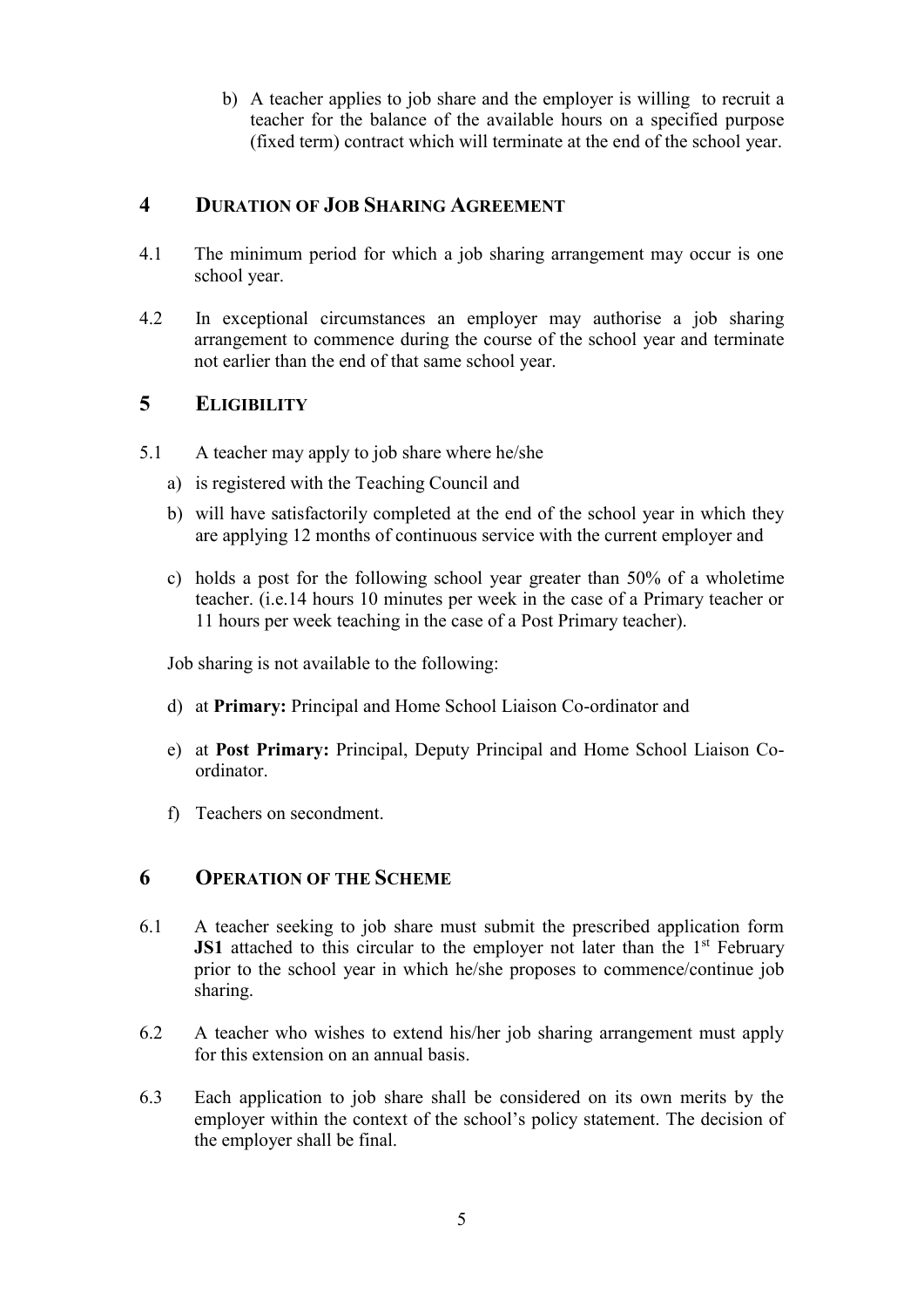- 6.4 The employer who hosts the teachers availing of the inter school job-sharing arrangement (primary schools only) is considered to be the employer for both job sharers for the duration of the job sharing period and the teacher should sign a Form of Agreement with the host employer.
- 6.5 A teacher on a career break or other approved leave of absence may apply to resume teaching duties on a job sharing basis.
- 6.6 The employer shall issue a written notice of approval or refusal, which will set out the basis of the refusal, to the teacher by 1<sup>st</sup> March at the latest.
- 6.7 Taking account of the extent of arrangements to be put in place by the employer to cater for a job sharing post, the applicant should not be permitted to withdraw his/her application after  $14<sup>th</sup>$  April, or from once the replacement teachers contract has been signed, whichever happens first. This should be included in the notice from the school to the teacher.
- 6.8 In exceptional circumstances if the applicant can be accommodated within the approved staffing allocation and subject to contractual arrangements, an application for withdrawal from a job sharing scheme and/or an earlier return to full-time employment may be considered by the employer. However, such an application may not be considered beyond 1st November.
- 6.9 The employer must list the names of all teachers availing of job sharing arrangements on the annual change of staff form/relevant ETB system. The job sharing application must be retained in the school.

### <span id="page-5-0"></span>**7 DUTIES**

- 7.1 Employers shall ensure that appropriate communication processes are in place between teachers sharing a post in order for them to fulfil the responsibilities of the post.
- 7.2 A job sharing teacher must be available for relevant staff and parent meetings in accordance with school policy and agreements.
- 7.3 The obligation to provide additional hours under the existing Public Service Agreements is pro-rata for teachers who are job sharing.

### <span id="page-5-1"></span>**8 PAY/RECKONING OF SERVICE**

- 8.1 Job sharing teachers will receive where applicable remuneration equal to 50% of a full time post inclusive of qualification allowances (i.e. Higher Diploma, Primary, Masters and Doctorate Degree, Ard Teastas Gaeilge)
- 8.2 Where a teacher holds any job role allowance e.g. Teaching through Irish Allowance / Diploma in Special Education / Diploma for Teachers in a Specific Disability Category the teacher may lose these allowances under a job-sharing arrangement.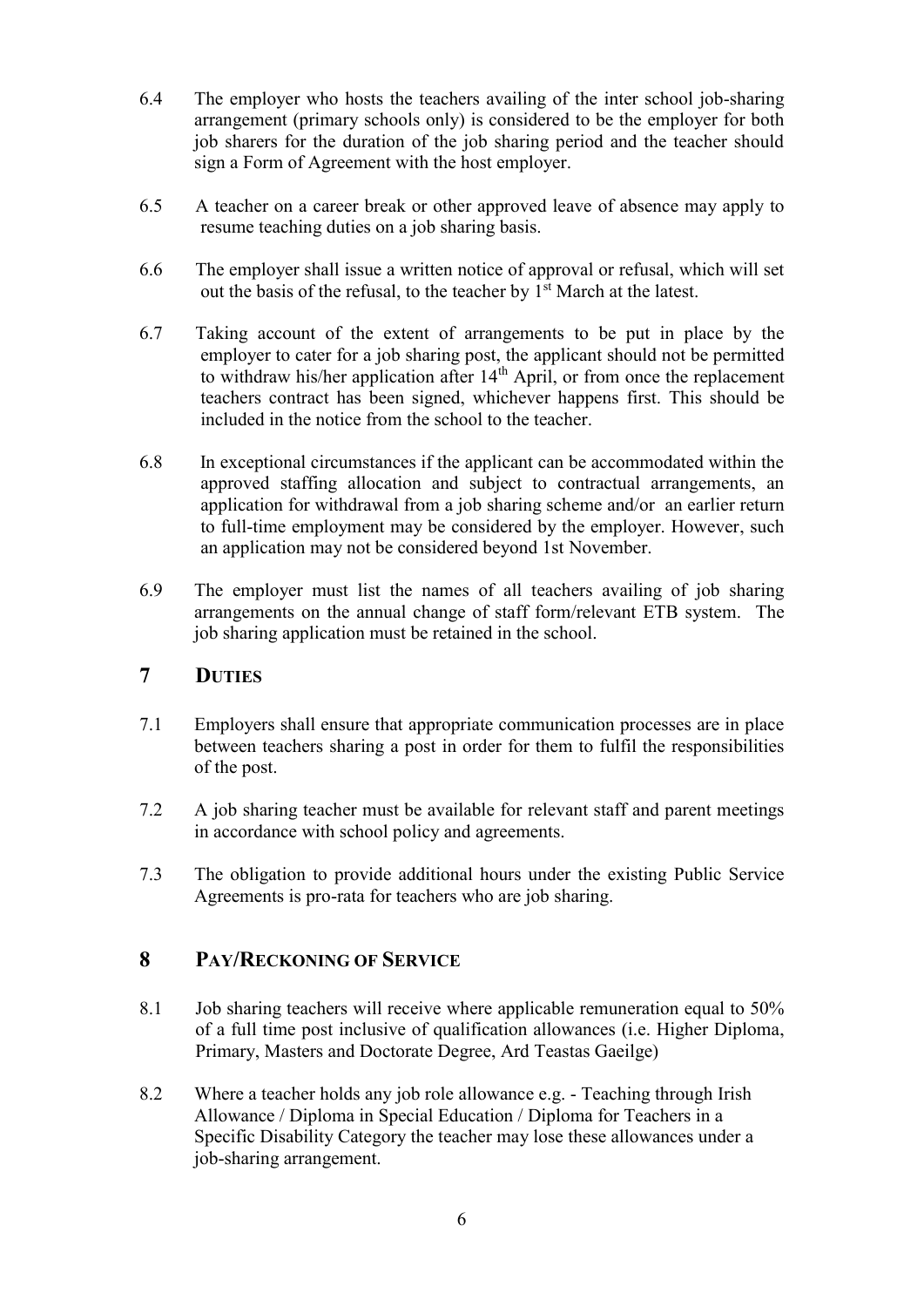8.3 Each year of job sharing service given, will reckon as one year of service for promotion and incremental purposes.

### <span id="page-6-0"></span>**9 ADDITIONAL WORK BY JOB SHARING TEACHER**

- 9.1 Job sharing teachers may not
	- a) engage in any substitute teaching
	- b) act as a special needs assistant in the school in which he/she is employed or any other school or
	- c) undertake home tuition hours
- 9.2 It is not permissible for a job sharing teacher to engage in outside employment without the consent of the employer. It shall be a matter for the employer to determine whether or not any such employment is in conflict with their ability to carry out their duties as an employee of the school. If such a conflict is deemed to exist, the approval of the employer shall be withheld.

### <span id="page-6-1"></span>**10 APPOINTMENT OF A REPLACEMENT TEACHER**

- 10.1 Where a replacement teacher is to be employed, the position must be filled in accordance with current rules for teacher recruitment. This teacher may apply for any available hours within the school/ETB's allocation up to the maximum of a wholetime post.
- 10.2 Any queries related to permission to fill a post or part of a post vacated by a teacher engaging in a job sharing agreement should be raised with the Teacher Allocations Section of the Department.
- 10.3 Where a replacement teacher is to be employed he/she shall be offered a specified purpose (fixed term) contract. Such a contract must include a condition that the contract will terminate on the job sharing teacher resigning, retiring or returning to full time employment or the following 31<sup>st</sup> August whichever happens first.

### <span id="page-6-2"></span>**11 POSTS OF RESPONSIBILITY**

#### 11.1 **Primary**

- a) Where a primary school Deputy Principal is approved for job sharing he/she must relinquish his/her post of responsibility and the appropriate allowance for the duration of the job sharing arrangement.
- b) An Assistant Principal or a Special Duties Teacher may retain his/her post of responsibility allowance while job sharing provided the employer decides that the duties of the post can be performed in full.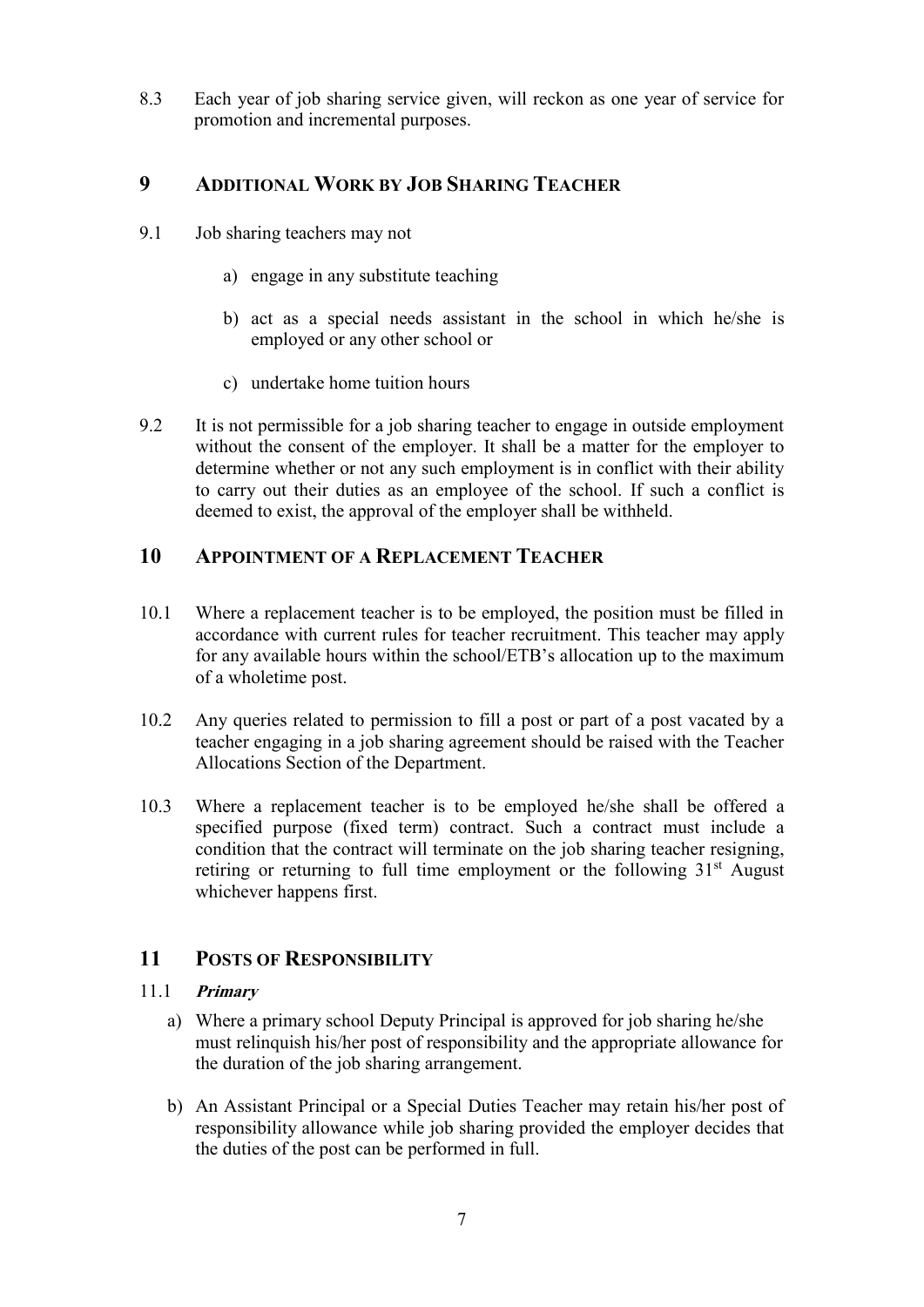- c) Where an employer decides that it is not possible for the job sharing teacher to perform the full duties of the Assistant Principal or Special Duties post an acting Assistant Principal or Special Duties Teacher may be appointed and the allowance will be shared equally between the two teachers (i.e. the acting post holder and the job sharing teacher.) The allowance shall be restored to the actual post holder on resumption of fulltime duties.
- d) The acting post holder will not establish personal title to the allowance and will relinquish same when the Job Sharer resumes full time duties.

#### 11.2 *Post Primary*

- a) An Assistant Principal or a Special Duties Teacher may retain his/her post of responsibility allowance while job sharing provided the employer decides that the duties of the post can be performed in full.
- b) Where an employer decides that it is not possible for the job sharing teacher to perform the full duties of the Assistant Principal or Special Duties post, he/she shall forfeit the allowance for the duration of the arrangement. The allowance shall be restored on resumption of fulltime duties.
- c) The acting post holder will not establish personal title to the allowance and will relinquish same when the Job Sharer resumes full time duties.

#### **Primary and Post Primary**

- 11.3 Appointment to and payment in respect of Acting Posts of Responsibility at Primary and Post Primary level will be in accordance with the applicable Circular Letters and /or other regulations.
- 11.4 The employer in consultation with the Principal, should keep the operation of posts of responsibility held by job sharing teachers under review to ensure responsibilities are adequately discharged.
- 11.5 Any queries regarding the entitlement to fill a Post of Responsibility is a matter for the Teacher Allocations Section of the Department.

#### <span id="page-7-0"></span>**12 TERMINATION/RESUMPTION OF DUTY**

- 12.1 Employers must ensure that teachers participating in the job-sharing scheme are aware that the arrangement may be terminated at any time if it is not operating in the best interests of pupils.
- 12.2 It is the responsibility of the employer to ensure that the Payroll Section of the Department/ETB is informed in advance of the date of termination of the job sharing arrangement of the teacher and the date of termination of the employment of the replacement teacher in order to avoid any overpayments of salary.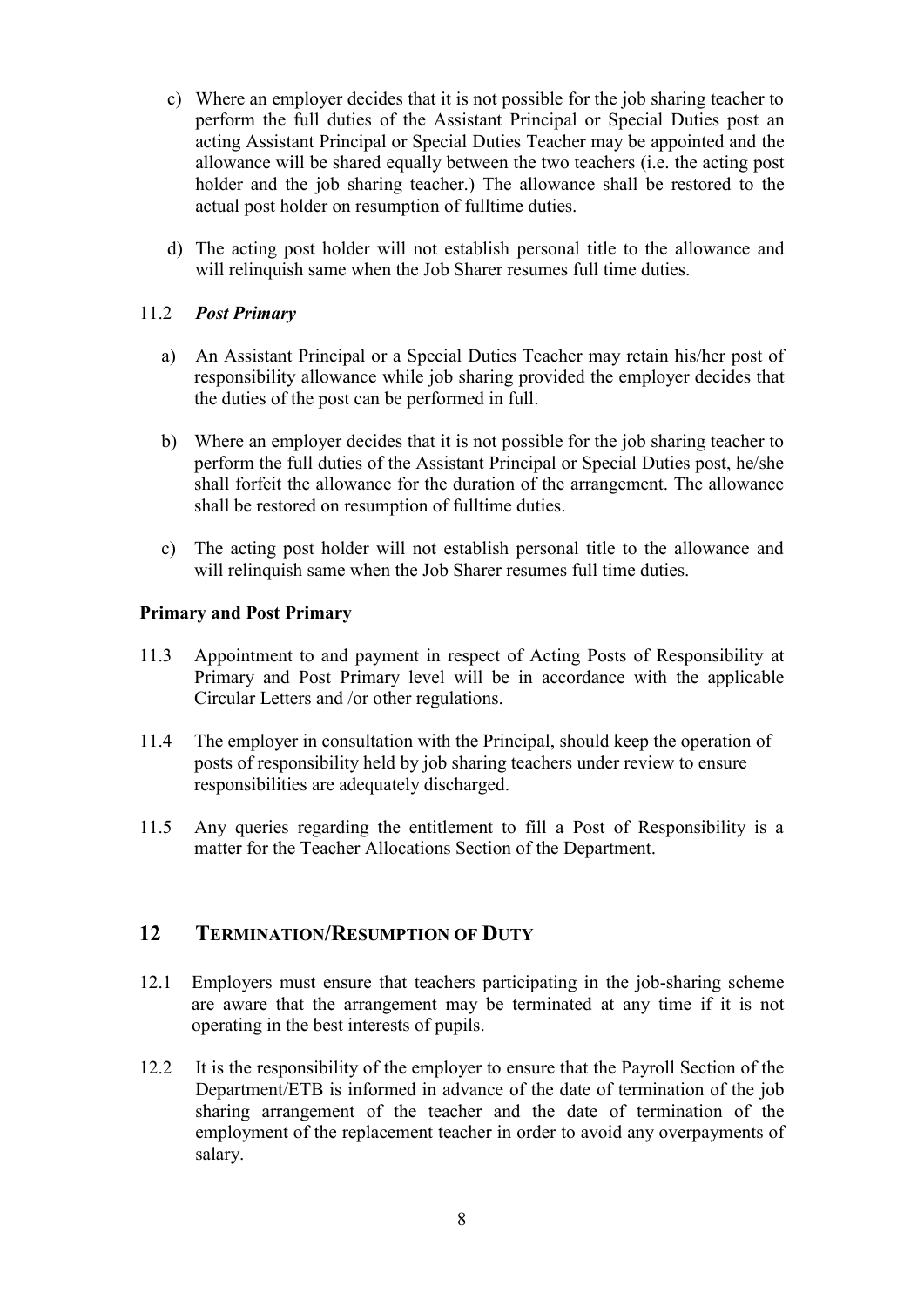### <span id="page-8-0"></span>**13 MATERNITY LEAVE /ADOPTIVE LEAVE**

- 13.1. A full time teacher on maternity/adoptive leave, opting to job share in the next school year, will be paid at the full time rate of pay up until the beginning of the next school year at which point the teacher will be paid the job sharing rate of pay for the remainder of the leave.
- 13.2. A job sharing teacher on maternity/adoptive leave, opting to return to full time duties in the next school year, will be paid at the job sharing rate of pay up until the beginning of the next school year at which point the teacher will be paid the full time rate of pay for the remainder of the leave.

### <span id="page-8-1"></span>**14 PUBLIC HOLIDAY ENTITLEMENTS**

14.1. Entitlements arising to a job sharing teacher from e.g. bank holidays, will accrue to the teacher who would otherwise be scheduled for duty on the day in question. In such cases however, the normal attendance regime will, where necessary be varied slightly by the employer with a view to allowing both job sharing partners to benefit equally from school closures.

### <span id="page-8-2"></span>**15 RESIGNATION WHILE JOB SHARING**

15.1. A teacher engaged in a job sharing scheme who wishes to resign from his/her teaching post must notify the employer in writing in accordance with the teacher's terms of employment.

### <span id="page-8-3"></span>**16 PENSION**

- 16.1. In accordance with the applicable circular letters and /or other regulations, a job sharing teacher shall be eligible for superannuation benefits on the same basis as full-time staff, save that each year of service given in a job sharing capacity will reckon as six months full-time service for superannuation purposes.
- 16.2. It may be open to a job sharing teacher to purchase notional service for superannuation purposes. Further information in relation to the purchase of notional service and other pension related matters is available from the Departments website [Retirement-Pensions](http://www.education.ie/en/Education-Staff/Services/Retirement-Pensions/) or by contacting the relevant ETB. Any queries regarding the purchase of notional service should be submitted by email to [pensions@education.gov.ie](mailto:pensions@education.gov.ie) or the relevant ETB.

### <span id="page-8-4"></span>**17. PRSI IMPLICATIONS**

17.1. Teachers who propose to undertake job sharing should satisfy themselves (by contacting the Department of Social Protection if necessary) as to whether the proposed pattern of job sharing will have any implications for their PRSI contributions/credit record.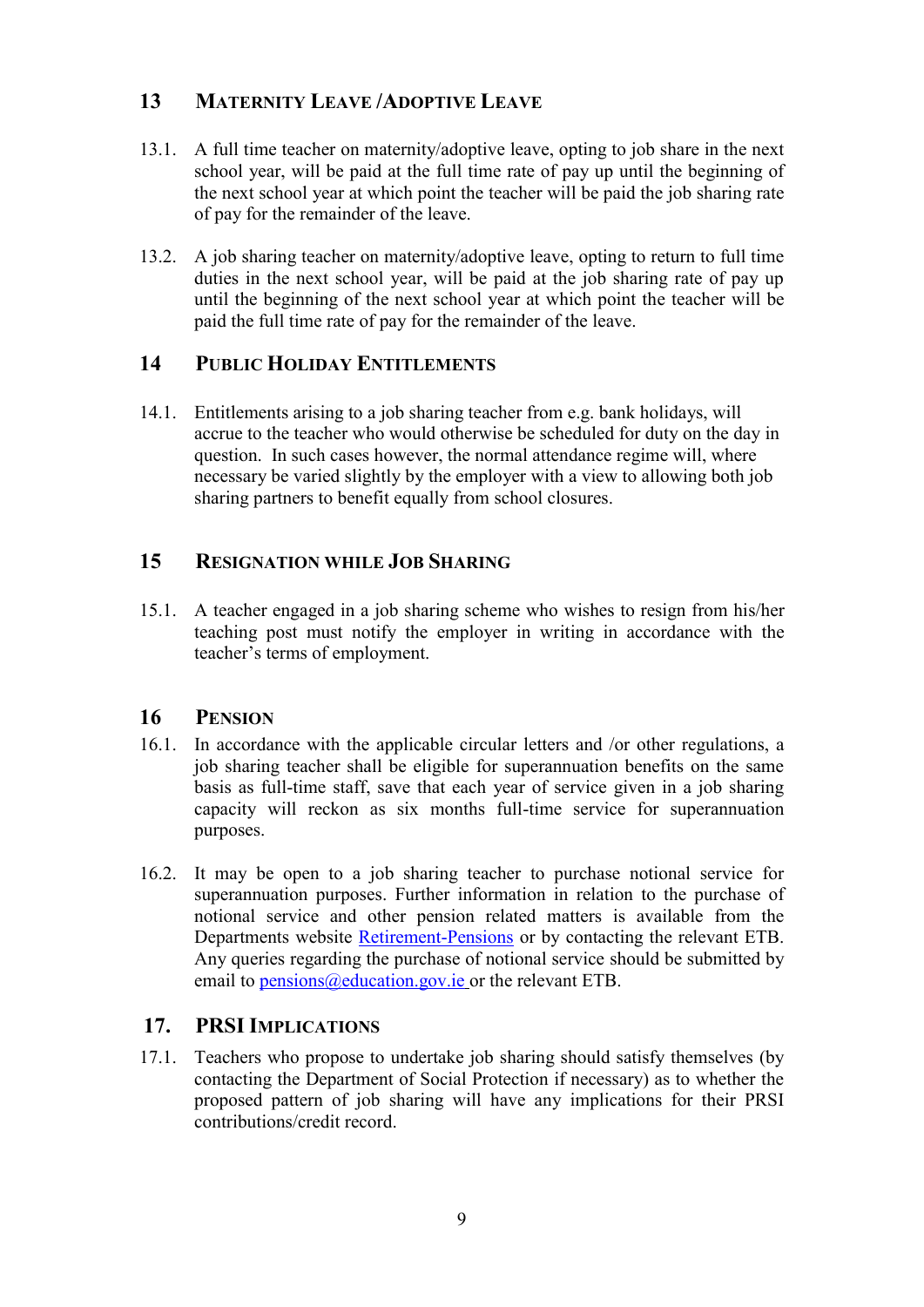### <span id="page-9-0"></span>**18. IN SERVICE/SCHOOL PLANNING DAYS**

- 18.1. Job sharing teachers in primary schools who are required to attend courses/school planning days on days they are not due to teach shall be granted leave in lieu for such days. Leave in lieu will not be granted where the teacher's attendance on such days is part of the additional hours commitment under the current Public Service Agreements.
- 18.2. Where leave in lieu is to be granted, confirmation of attendance at the course/school planning day should be submitted in writing to the employer for input on the OLCS/ relevant ETB system. Substitution for such days is not paid by the Department.

### <span id="page-9-1"></span>**19. RE-DEPLOYMENT**

19.1. Job sharing teachers will be subject to the same conditions of re-deployment as full time teachers.

### <span id="page-9-2"></span>**20. COMPLIANCE**

- 20.1 All teachers/employers must adhere to the regulations and procedures set out in this circular. Failure to abide with the regulations and procedures will be dealt with under the agreed disciplinary procedures and may lead to the cessation of salary in the case of teachers and/or the withdrawal of substitute cover for schools.
- 20.2 All documentation relating to job sharing arrangements must be retained by the employer with the relevant personnel records.

### <span id="page-9-3"></span>**21. FURTHER INFORMATION**

21.1 In accordance with the introductory paragraph the regulations in this circular are to be implemented by the employer. All queries should initially be brought to the attention of the employer /school management who may wish to consult with their representative organisation who may further wish to consult with the Department at the following email address: [teachersna@education.gov.ie](mailto:teachersna@education.gov.ie)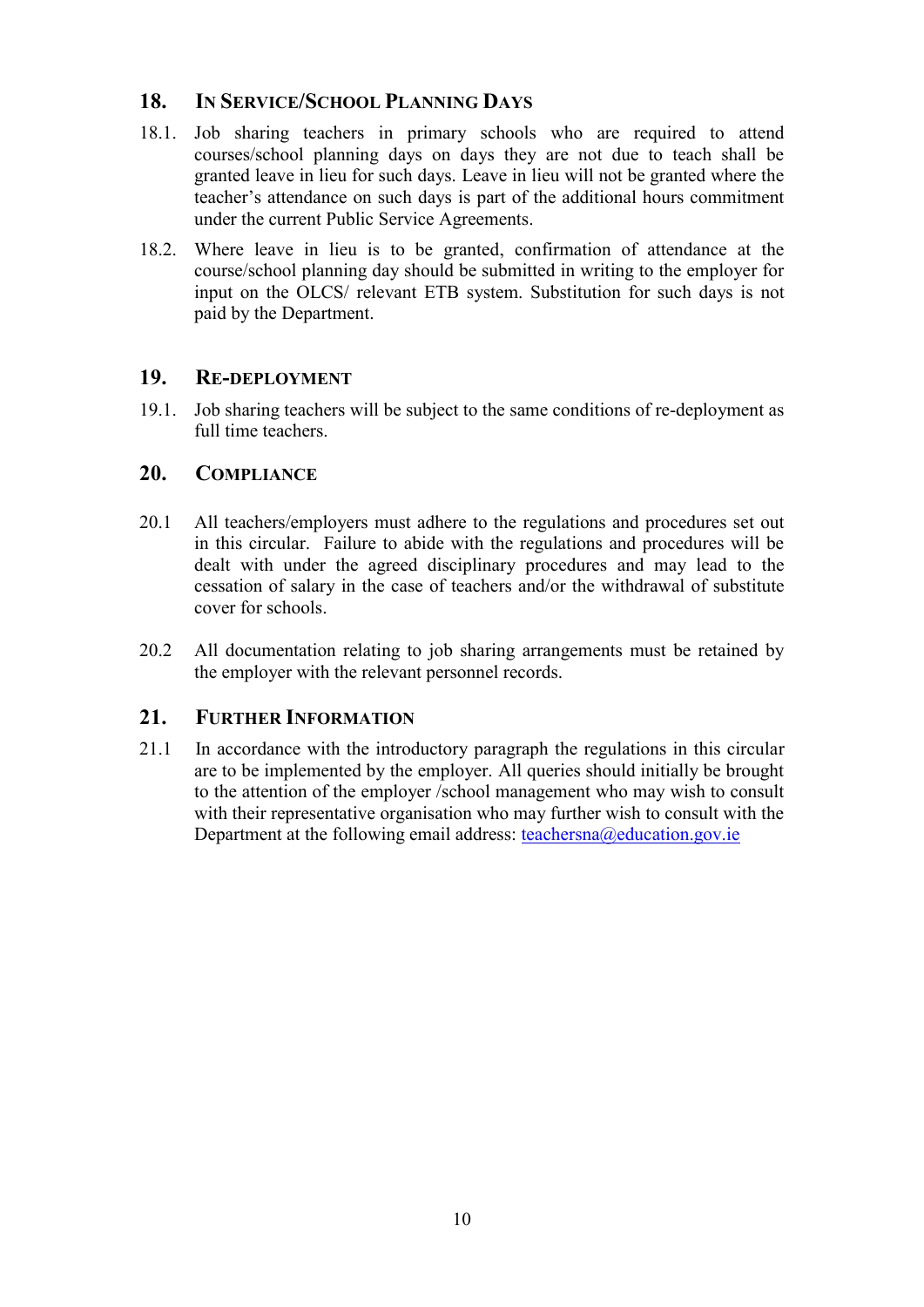

#### **APPLICATION FORM FOR JOB SHARING**

 *Form JS1*

<span id="page-10-0"></span>*Part 1 (A separate form must be completed by each job sharing applicant)*

| <b>Name</b>                                           |  |
|-------------------------------------------------------|--|
| <b>Home Address</b>                                   |  |
| <b>Contact Telephone No.</b>                          |  |
| <b>E-Mail Address</b>                                 |  |
| <b>PPSN</b>                                           |  |
| <b>Teaching Council Registration</b><br><b>Number</b> |  |
| Length of continuous service with<br>current employer |  |
| In case of Fixed Term Teachers,<br>contract end date  |  |
| <b>School Name &amp; Address</b>                      |  |
| <b>School Roll Number</b>                             |  |

*Part 2 – Options for Job Sharing Arrangement* 

#### **Please indicate which Job Sharing Options you wish to apply for**

#### *Please Tick -*

□ Application to share a wholetime post with another teacher in the same school

Name of other Teacher:

□ Application to share a wholetime post with another teacher through an Interschool Job Sharing Arrangement (primary schools only)

Name of other Teacher: \_\_\_\_\_\_\_\_\_\_\_\_\_\_\_\_\_\_\_\_\_\_\_\_\_\_\_\_

Name of other School:

Roll No of other School: \_\_\_\_\_\_\_\_\_\_\_\_\_\_\_\_\_\_\_\_\_\_\_\_\_\_\_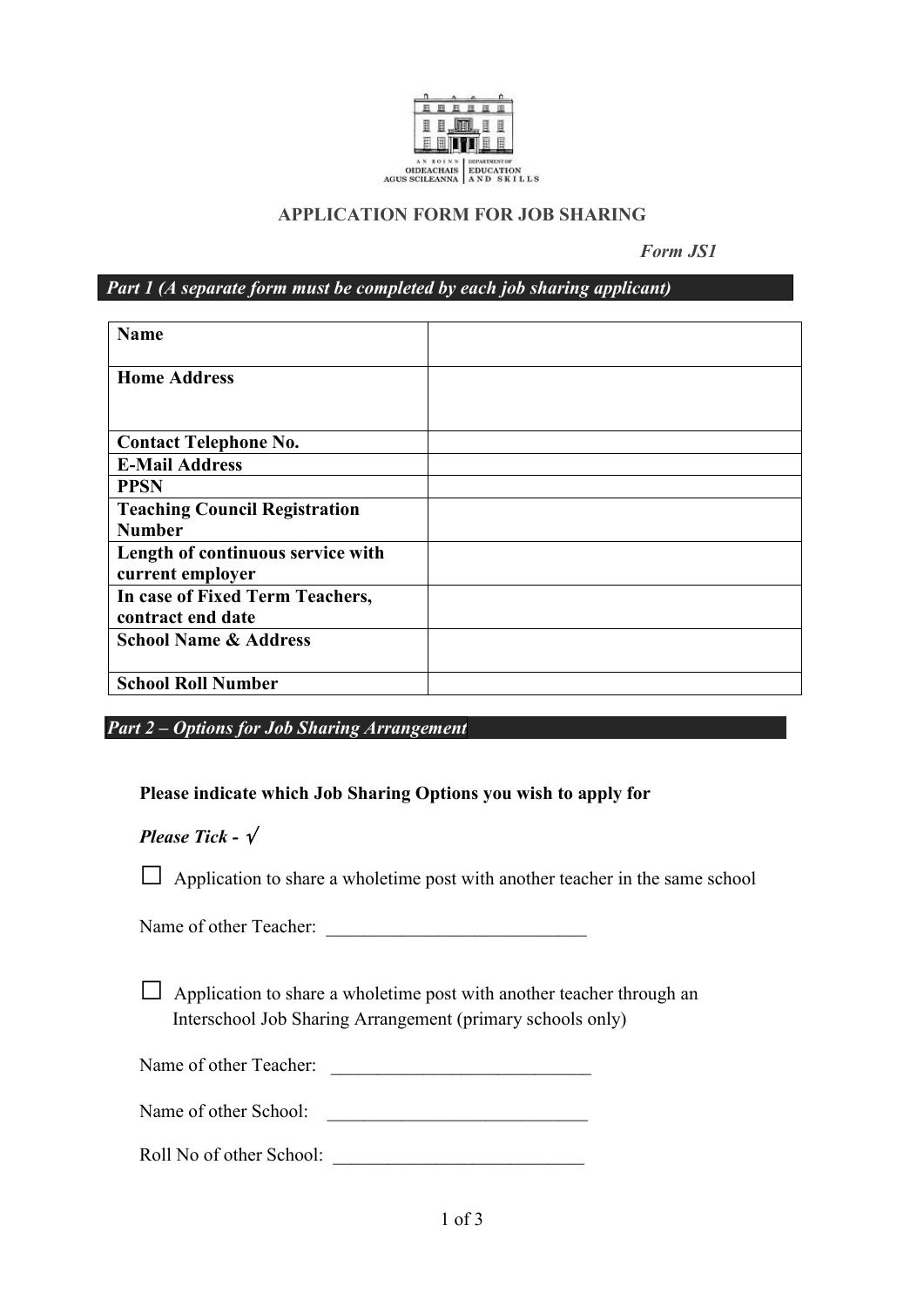□ Application to share a whole time post with a replacement teacher. (The replacement teacher to be recruited by my employer)

□ Application to reduce hours of teaching that are less than wholetime hours to job sharing hours and the school is requested to recruit a teacher for the balance of the available hours

#### *Part 3 – Details of Proposed Job Sharing Arrangement*

Proposed start date of job sharing arrangement:  $\Box$  $\Box$  $\Box$  $\Box$  $\Box$  $\Box$ *Please Tick -*

I, the undersigned:

**□** wish to apply for job sharing in accordance with the regulations as set out in Department Circular 0075/2015.

**□** I consent to the transfer of the personal information provided by me on this application form to the partner school involved in the proposed job sharing arrangement

**□** I declare that the information which I have given in this Application Form is true and accurate.

Signature of Teacher (Named in Part 1)

| Date: $\Box$ $\Box$ $\Box$ $\Box$ $\Box$ $\Box$ $\Box$ |  |  |
|--------------------------------------------------------|--|--|

 $\mathcal{L}_\text{max}$